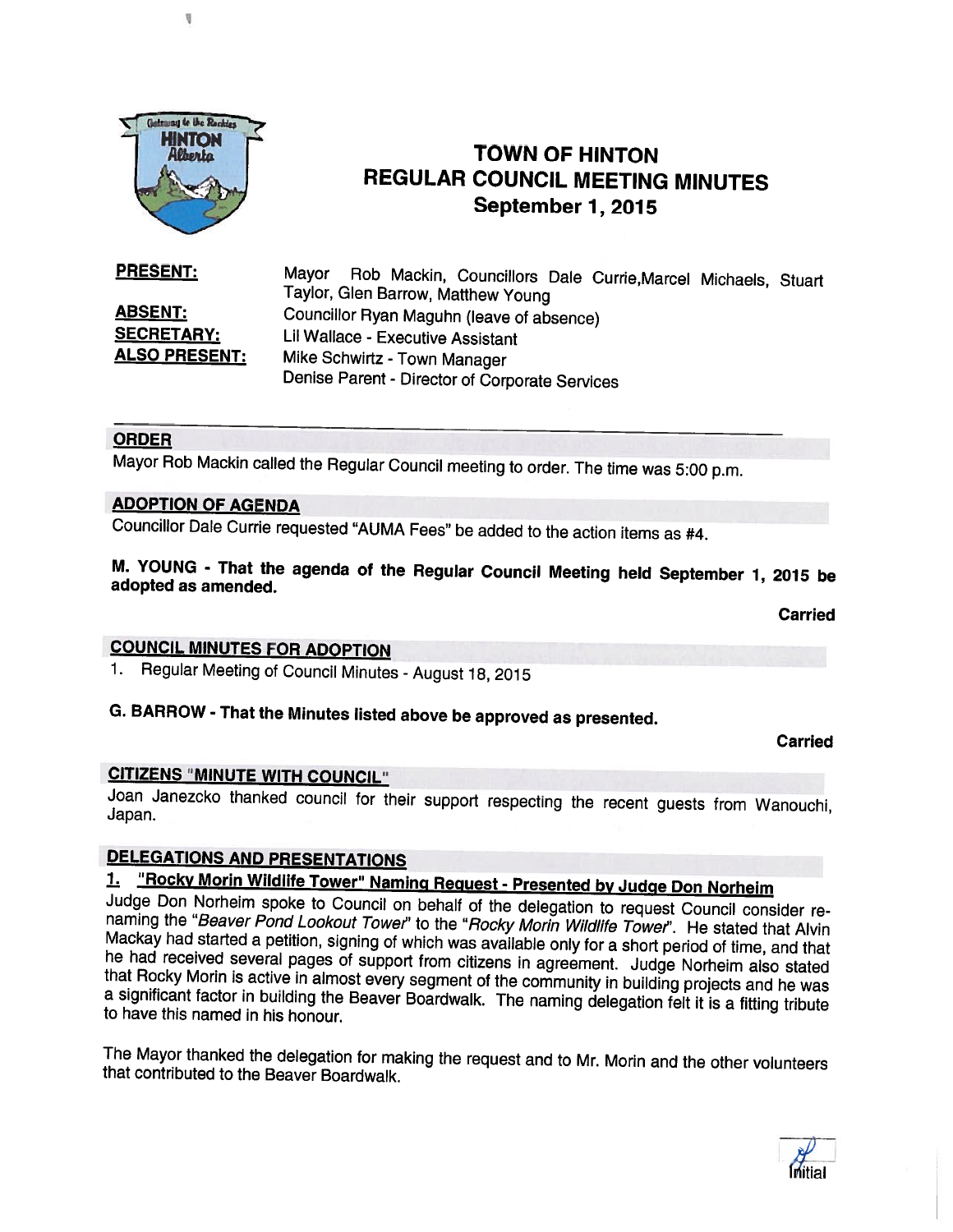#### **ACTION ITEMS**

Refer to the Regular Council Meeting Agenda package for September 1, <sup>2015</sup> for detailed background information on these decisions.

# 1. Naming Request re "Rocky Morin Wildlife Tower"

G. BARROW - That Council suppor<sup>t</sup> the "Beaver Pond Lookout Tower" be named the "Rocky Morin Wildlife Tower" at the Beaver Boardwalk.<br>Carried

¥

# 2. Capital budget - Replacement of Custodian Vehicle

0. CURRIE - That Council approves the purchase of <sup>a</sup> vehicle to replace the <sup>2001</sup> Dodge Quad Cab as identified in the <sup>2075</sup> capital budget. Carried

# 3. Dr. Duncan Murray Recreation Centre Strategic Vision and Direction Capital

M. YOUNG - That Council approve <sup>a</sup> budget of \$150,000 to fund the consultant's fee to engage in a 10 year Strategic Plan for the Dr. Duncan Murray Recreation Centre evaluation.<br>Carried

### 4. AUMA Fees

Councillor Dale Currie stated the previous motion passe<sup>d</sup> allows Councillors to be paid for only four hours per day for attendance at the annual AUMA conventions. He felt this is not appropriate compensation because sometimes they are in sessions and networking longer than <sup>8</sup> hours per day. He feels that the remuneration schedule should revert back to what was in <sup>p</sup>lace previously.

### D. CURRIE - That the motion which was carried July 75, <sup>2074</sup> (That all councillors may attend the annual AUMA Conference and will charge <sup>a</sup> meeting fee rate of \$708 per day) be rescinded. Carried

#### INFORMATION ITEMS

- 1. Council Information Package #1 previously circulated August 19, <sup>2015</sup>
- 2. Council Information Package #2 previously circulated August 26, <sup>2015</sup>

# M. YOUNG - That Council Information Packages #1 and #2 be accepted for information.<br>Carried

# REPORTS FROM MAYOR, COUNCIL, TOWN MANAGER

### 1. Council Reporting (Training/Conferences/CEAC, Listening Teams, All Other Committees)

Councillors reported on the various committees, meetings and activities they attended since the last Regular Council meeting and what they <sup>p</sup>lan on attending in the coming weeks.

The Mayor read <sup>a</sup> Proclamation and then declared September as Muscular Dystrophy Awareness Month.

The Mayor stated that at the recent FCM conference, one of the session topics he attended discussed municipalities having sponsorship policies. He felt Hinton should also have one.

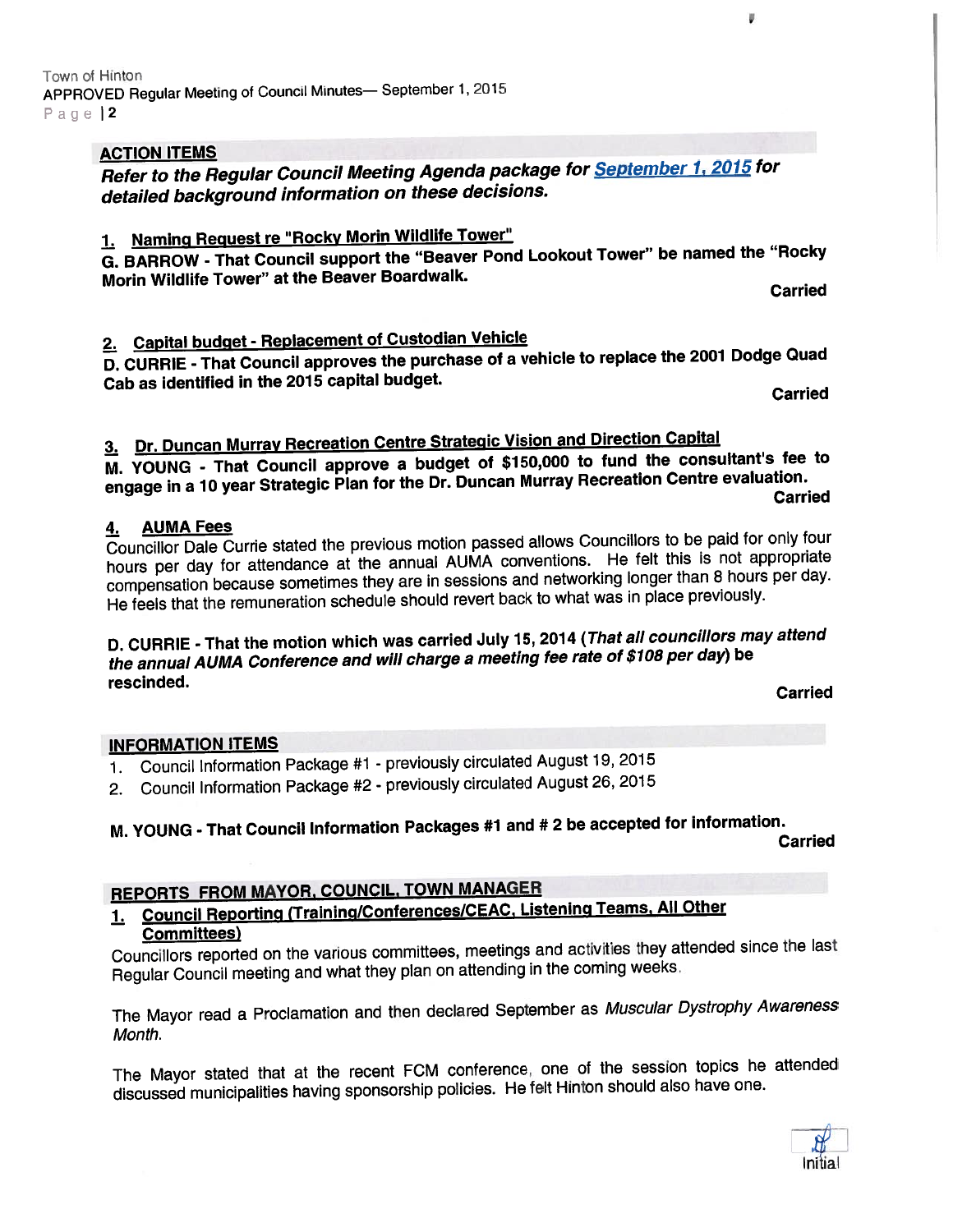R. MACKIN - That Council direct Administration to bring a report back with current sponsorship requests put out to the community and this report to be sent to Council.

**Carried** 

# R. MACKIN - That Council direct Administration to draft <sup>a</sup> sponsorship policy for Council to review by the end of December, 2075.

Carried

Councillor Glen Barrow stated he felt the Town needed a brochure and detailed map of the Beaver<br>Boardwalk.

G. BARROW - That Council direct Administration to make <sup>a</sup> Beaver Boardwalk brochure to include <sup>a</sup> detailed map; to be included in the <sup>2016</sup> budget.

**Carried** 

#### 2. Town Manager Report

Town Manager Mike Schwirtz provided an update on administrative matters.

He also advised Council that Community Futures West Yellowhead, along with Jobs, Skills, Training<br>and Labour and the Hinton and District Chamber of Commerce have invited Council to join them on<br>a business walk throughout t group to discuss any business concerns within our community. Prior to committing further time to<br>planning, Mr. Schwirtz requested council make a motion if they are interested in this activity.

# R. MACKIN - That Council direct Administration to continue with the <sup>p</sup>lanning process for the October 20, <sup>2075</sup> Business Walk.

Carried

#### ADJOURNMENT

G. BARROW - That the Regular Meeting of Council adjourn.

The time was 6:02 p.m.

 $\overline{\phantom{a}}$ 

Mayor

 $\alpha$ of Corporate Services

Carried